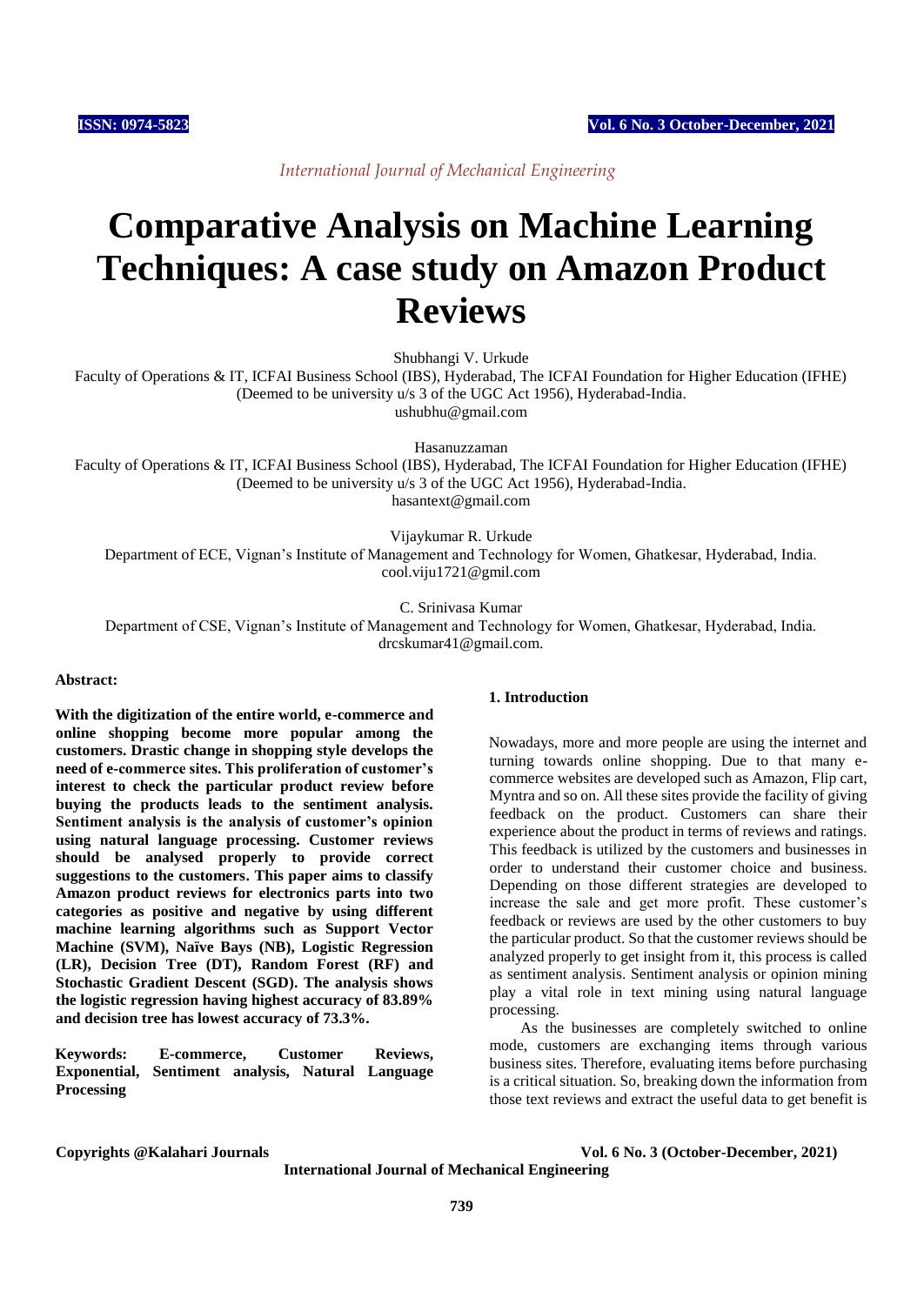a fundamental field these days. It is enrapturing to comprehend the importance of all the purchasers in the world. Many papers are available on sentimental analysis to separate the customer reviews on several products and fabricate an administered learning model to enrapture enormous measure of reviews. Sentimental analysis or opinion mining is coming under natural language processing. As per survey conducted in 2019 on Amazon more than one third of e-commerce users trust reviews to buy the product. More positive responses on a particular product gives the genuineness of the product and produce more impact on the other buyers. We utilized both manual and dynamic learning approach to mark our datasets better. In the active learning process different classifiers are considered to give precision until coming to palatable level. Different classifiers are used in this area to analyse the customer reviews, such as NB, SVM, DT, LR, SGD, RF, deep learning algorithms and neural networks etc.

The main objective of this paper is to classify Amazon product reviews for electronics products into two categories as positive and negative. This review analysis will help the customer to buy new product. Rest of the paper is organized as follows: the literature review in the sentiment analysis is explained in section 2. All the machine learning algorithms used in the paper are discussed in the section 3. The data collection; preprocessing and model architecture is described in section 4. Whereas result analysis is discussed in section 5 and finally conclusion and future scope is discussed in the last section.

#### **2. Literature Review**

Many researchers worked on the sentiment analysis, opinion mining and text mining using different approaches. They have used many techniques to pre-process the data and extract the necessary features to get better results. The sentiment analysis on various product reviews has been extensively used for business analysis and also useful to the customers for online shopping. Tanjim Ul Haque et al. [1], proposed a supervised machine learning model to a large unlabeled review dataset using different approaches of feature extraction. They created a hybrid method by combining different approaches and got good accuracy as compared to the other classifiers. Shangdi Sun et al. [2] proposed a novel architecture for short text product reviews classification. It consists of deep convolutional features from convolution neural network with SVM classifier. Taysir Hassan A. Soliman et. al [3] proposed opinion mining approach to mine ungrammatical and unstructured customer reviews by using feature classification and polarity classification. They got the precision of 93% approximately. Sanjay Dey et al. [4] compared naive bayes with SVM classifier for Amazon product reviews giving good accuracy related to other models. Ahlam Alrehili [5] proposed sentiment classifiers to differentiate negative and positive feedback using the method of ensemble machine learning. In the ensemble technique they had considered five weak classifiers as naive bayes, support vector machines, random

forest, bagging and boosting. Jahanzeb Jabber et al. [6] used SVM machine learning technique to perform opinion analysis on musical instruments and beauty products from Amazon ecommerce website. To tackle the basic problem, sentiment analysis on sentence level categorization and review level categorization was performed. Xing Fang et al. [7] proposed opinion polarity categorization on online reviews from Amazon. They performed detailed analysis to categorize the review data. Pankaj, [8] proposed the sentiment polarity categorization and analysis on the reviews on different smartphones by partitioning them into negative, neutral and positive behaviors. Wanliang Tan et al. [9] proposed, customer review analysis using traditional algorithms like naive bayes, SVM and K-nearest neighbors (KNN) and long short-term memory (LSTM). As per their study LSTM is given more accuracy on test data for one type of feature. Various algorithms used in the product review analysis are discussed in the following section.

# **3. Supervised Machine Learning Algorithms (SMLAS)**

This section described about the various machine learning algorithms used is this paper. SMLA are basically of two types: (i) classification (ii) regression. Regression analysis is performed to give the future predictions such as market trends, time series analysis, weather forecasting and so on. When excepted output is a number the regression analysis will be used. To get the categorical output or your expected output is categorical in nature then we have to go for classification task. Various classification algorithms are available that will divide the given data into binary or multiple classes depending on the application such as customer will take credit card or not, student will pass or fail, dog vs cat and so on. The algorithms used in this paper are discussed below.

#### **3.1. Naive Bayes**

Naïve Bayes is a supervised learning algorithm built on the bayes theorem and frequently used for classification task. NB will make simple naïve assumptions that each pair of features is independent of each other and all are equally important, which is never true in real time datasets. There are many variants of NB available in the market in that the Gaussian NB is the most popular one. Bayes theorem find the probability of the future event depending on the probability of the past event. Daniel Jurafsky et al. [10] stated the applications of NB in text categorization and spam detection. They take single observation, extracted the useful features and finally classified into some predefined classes. NB is a generative classifier, based on the input given it will classify to the predefined classes. We have used NB because it is the simplest algorithms and can be trained on small dataset so computation is fast. Bayes theorem is used for decision making and future predictions [11]. Bayes theorem is stated as below:

 $P(Y | X) = [P(X | Y) * P(Y)] / P(X)$ Where:

**Copyrights @Kalahari Journals Vol. 6 No. 3 (October-December, 2021)**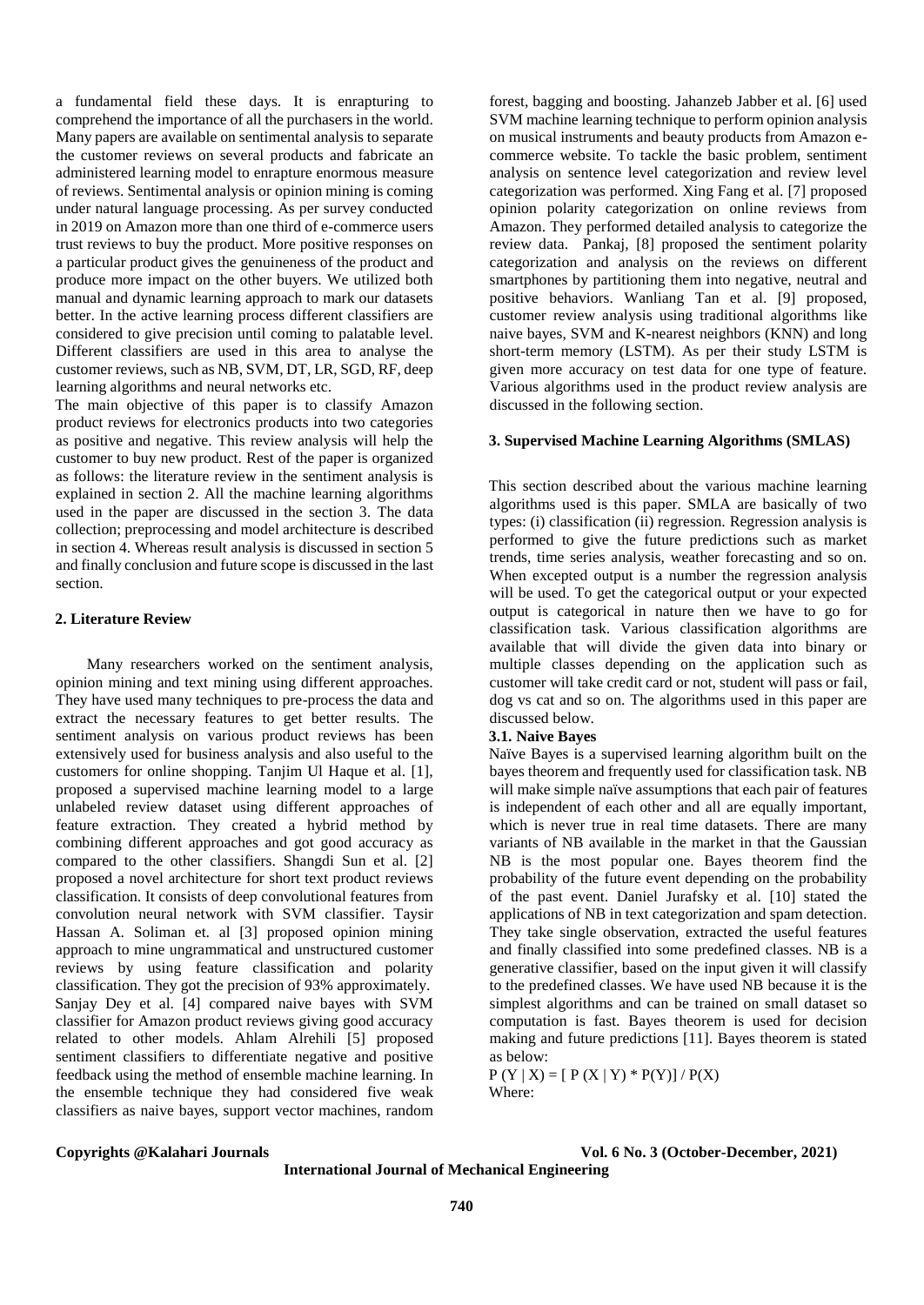P(Y|Xi): is the conditional probability/ posterior probability that event Y occurs, if X has occurred.

 $P(X)$  and  $P(Y)$ : probability of X and Y independent of each other.

 $P(X|Y)$ : the conditional probability that event X occurs, given that Y has occurred.

#### **3.2. Support Vector Machine**

SVM is mostly preferred by many researchers for its dual task as regressor and classifier. SVM will also give high accuracy and less computation power. SVM categories the input data points into multiple classes by using hyperplane.

# **3.3. Stochastic Gradient Descent**

SGD take one random input like gradient descent during weight change which is consider as input for entire training data. It is very efficient and fast while handling large data set as compared to gradient descent. Its time complexity is O(pn  $+$  kn) where p : dimension of each input, n: number of records, k:number of responses (outputs).

#### **3.4. Decision Tree**

A decision tree is often used to visually and explicitly represent decisions. It is looking like a tree in which features/variables are represented as non-leaf nodes and output is represented by leaf node. The feature having highest information gain is decided as root node and shows the maximum similarity between the features.

#### **3.5. Logistic Regression**

Logistic Regression is supervised machine learning (ML) method used for classification purpose. LR is preferred for binary classification and it is based on the probability value. The probability above 0.5 is consider as positive and below 0.5 is considered as negative. It is mostly used in financial sector to detect the defaulters.

#### **3.6. Random Forest**

Random forest is a supervised learning algorithm. It is depending on concept of bagging, in which input data is

divided into random samples and each sample dataset is given to separate learners. It improves the overall performance of the model. It is mostly used due to its simplicity and variety.

#### **4. Methodology**

E-commerce websites are very popular among the customers. Depending on the quality of product reviews and ratings will change. This huge amount of reviews should be analyzed properly to increase business profit. The data analyst plays important role in the business to analyze all the reviews, give suggestions, ideas to attract the customers and helps in the business growth.

#### **4.1. Data Collection**

The dataset used for opinion analysis is collected from open platform Kaggle.com and consist of customer's reviews of all electronics parts. This is the labelled data consist of two JSON files training and testing dataset separately. Each file is having two columns, the first column is output label and second column is the review text. The training data set consist of 3600000 and testing data set contains 400000 product reviews. The data set is having product ratings from 1 to 5, among that 1 is considered as lowest, 5 is the highest and 3 is taken as neutral rating.

Figure 1(a) and 1(b) shows balanced dataset used in classification. The figure shows that the dataset used is exactly balanced one that means positive and negative reviews are present in 50% of each in training and testing dataset. The dataset is said to be balanced when all the labels are present in almost equal proportion. Balanced dataset will give unbiased result in the analysis.



**Figure.1** Balanced dataset (a) For Training label distribution (b) For Testing label distribution



### (A) Lowercasing: Lower casing is the process of converting all uppercase letters into small case for easy processing. (B) Tokenization: It is very important process of separating the string of alphabets into individual phrases, symbols,

## **4.2. Data Pre-processing**

In sentiment analysis the output is depend on the various preprocessing techniques applied. We have applied following techniques to preprocess the data.

**Copyrights @Kalahari Journals Vol. 6 No. 3 (October-December, 2021)**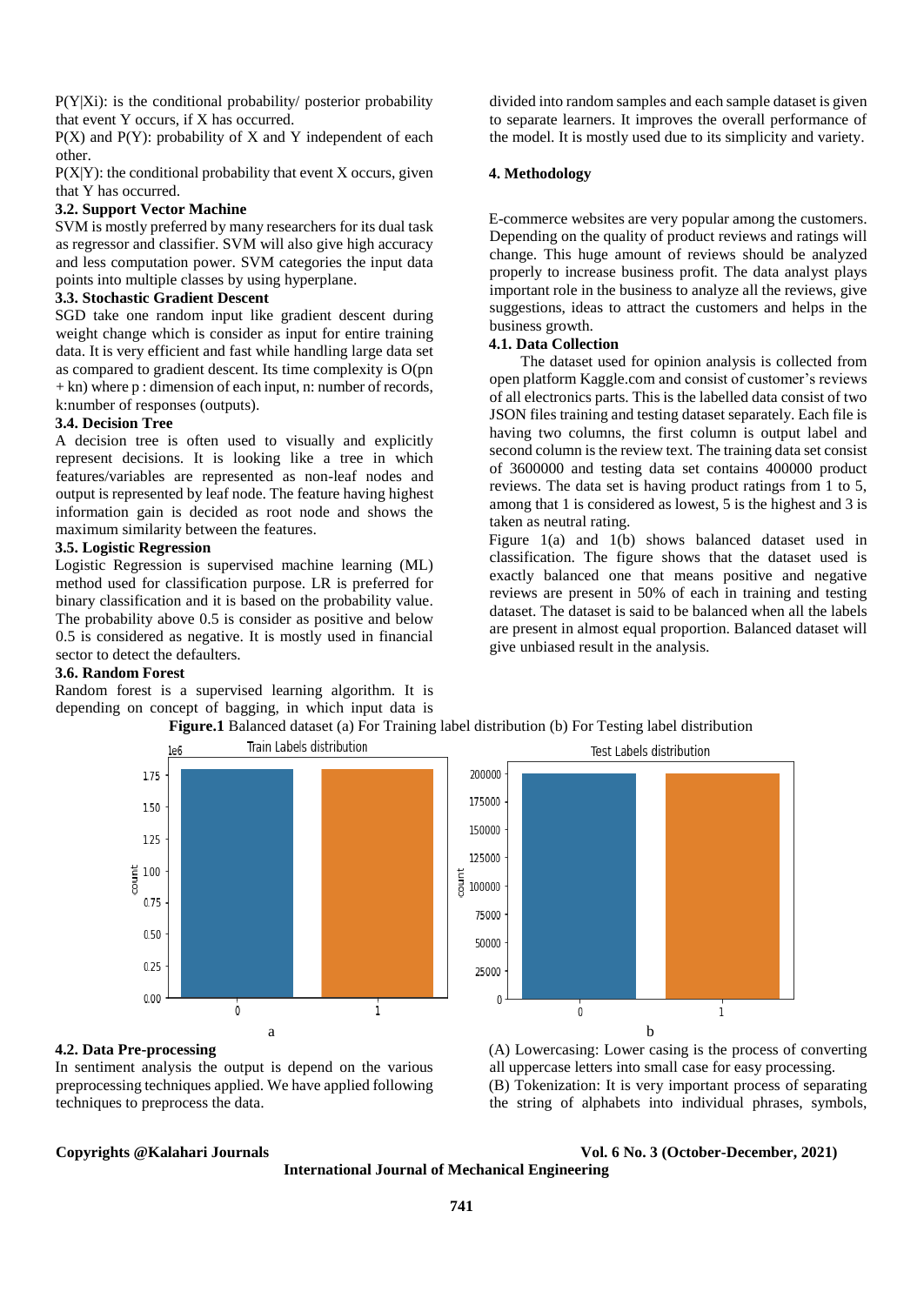keywords called as tokens. In tokenization unwanted characters are discarded and tokens are given as input to the parsing and text mining process.

(C) Stemming and lemmatization: Stemming and Lemmatization both are similar methods and produce root word after applying some standard techniques. In stemming the unwanted characters are removed that is called as stem and generate base word. Lemmatization is removing unwanted characters to produce meaningful word.

(D) Removing Stop words: Stop words are the objects like preposition, conjunction and common words appears in the sentences. These stop words reduce the accuracy of the model so it has been removed in the data preprocessing.

(E) Removing Punctuations, Digits, URL's: Punctuations symbols, number and the URL are not necessary for mining process. These symbols are used to make the sentence more readable so can be removed in the data preprocessing.

#### **4.3. Work Flow of Model**

Figure 2 shows the work flow of model. The first step in the model is data collection after that collected data is divided into training as well as testing data and given to pool based active learning. Pool based active learning (PBAL) is kind of supervised machine learning. It is used in different condition such as (i) when the size of data set is too big or too small (ii) having limited processing power (iii) annotation is time and cost consuming for large data set. PBAL is preferred to enhance the performance of classifier by identifying which label is more beneficial to learn from it. So those inputs are selected actively to train the model. Active learning is used to handle the problem of data labeling by creating expert instance. This unlabeled data is labeled by active learning using oracle instance and that data will be run on some classifier to find the accuracy. If the accuracy is more than 90% then converted data is combined with pre-labeled data and model is tested on the new data. This data is then given to data preprocessing block, in which all preprocessing steps are applied. After extracting the features different classifiers such as, SVM, LG, SGD, RF, DT and NB are applied to classify the positive and negative reviews.





#### **4.4. Evaluation Measures**

Evaluation measures are very important for any classifier. Accuracy is one of the popular evaluation measures. Accuracy of the classifier is defined as the number

of inputs classified correctly. Finding the accuracy, we should know some of the general terms that are:

TP (True Positive): gives correctly classified input data FP (False Positive): gives correctly misclassified input data

**Copyrights @Kalahari Journals Vol. 6 No. 3 (October-December, 2021)**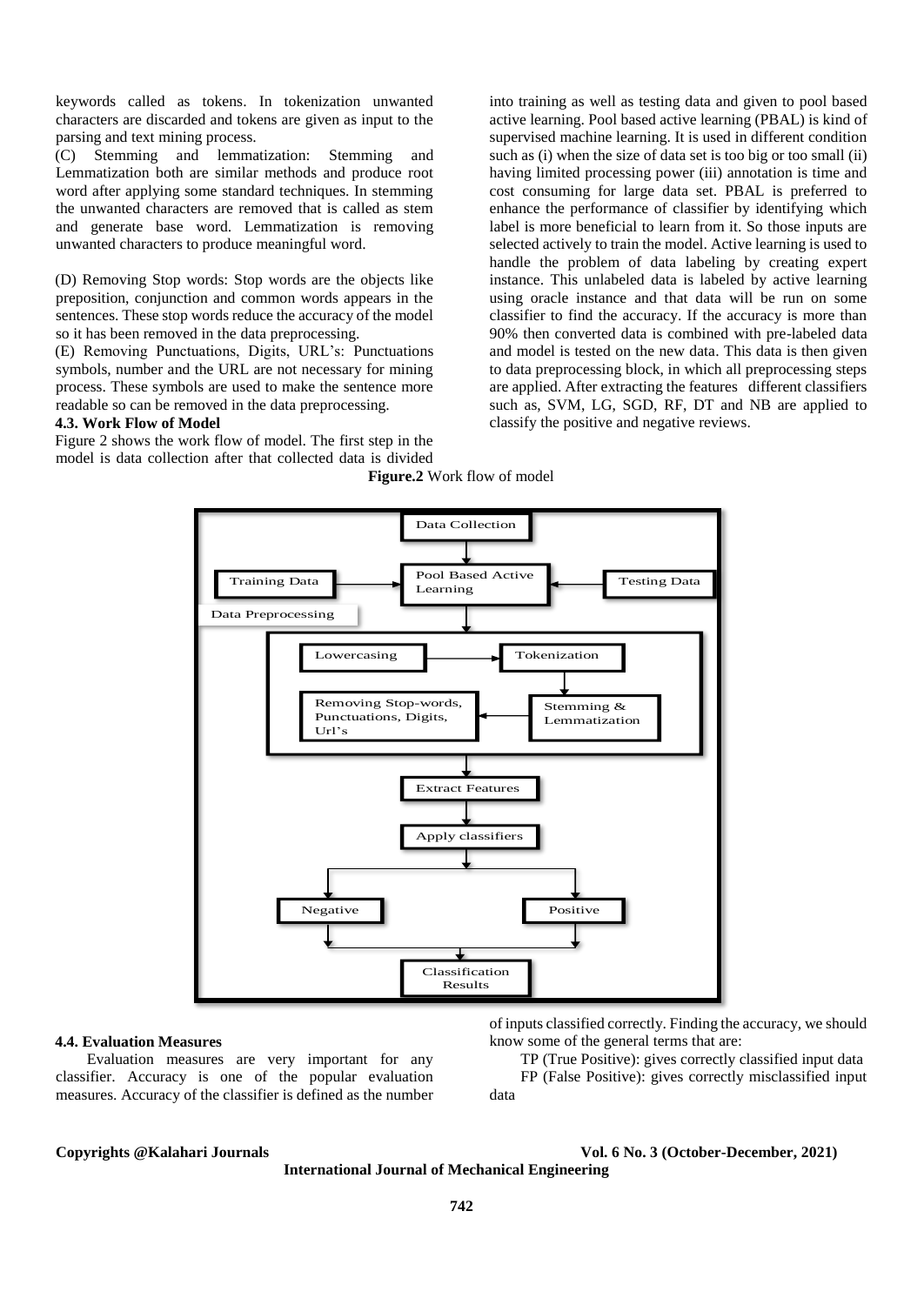FN (False Negative): gives number of incorrect data classified as correct

TN (True Negative): gives correct data classified as incorrect.

(A) Precision**:** Precision denotes number of inputs classified correctly among the total number of inputs.

(1)

(3)

$$
Precision = \frac{TP}{TP + FP}
$$

 $T_{\text{P+FP}}$ <br>(B) Recall: Recall is referred as sensitivity of a classifier. Recall is the ratio of total correct classification to the total correct predictions.

Recall = 
$$
\frac{TP}{TP+FN}
$$
 (2)  
(C) F1 score: F1 score is used to keep

ep balance between precision and recall. It is the weighted harmonic mean of precision and recall. The harmonic mean is calculated as number of inputs divided by sum of its reciprocals and it will penalize the model.

 $F1 Score = 2 \times \frac{Precision \times Recall}{Precision \times Recall}$ Precision+Recall

(D) Accuracy**:** Accuracy is the most important and widely used measure for classification model. It tells whether the model is trained properly or not.

$$
Accuracy = \frac{TP+TN}{TP+TN+FP+FN}
$$
 (4)

#### **5. Result and Discussion**

**Table.1.** Analysis result of Electronics product reviews for all algorithms

| <b>Classifier</b> | <b>Accurac</b> | <b>Precisio</b> | <b>Recall</b> | F1 Scor |
|-------------------|----------------|-----------------|---------------|---------|
|                   | у              | n               |               | e       |
| Naïve             | 82.9           | 0.8299          | 0.829         | 0.8289  |
| <b>Bayes</b>      |                |                 |               |         |
| Support           |                |                 |               |         |
| Vector            | 82.6           | 0.827           | 0.827         | 0.8269  |
| Machine           |                |                 |               |         |
| Stochastic        |                |                 |               |         |
| Gradient          | 78.1           | 0.7811          | 0.781         | 0.7809  |
| Descent           |                |                 |               |         |
| Decision          | 73.3           | 0.7337          | 0.732<br>8    | 0.7327  |
| Tree              |                |                 |               |         |
| Logistic          |                |                 | 0.838         |         |
| Regressio         | 83.89          | 0.8391          | 9             | 0.8389  |
| n                 |                |                 |               |         |
| Random            | 83.3           | 0.8336          | 0.832         | 0.8328  |
| Forest            |                |                 | 9             |         |

#### **Interpretation of table-1.**

Table 1 shows the analysis result of electronics product reviews for all the algorithms. According to the analysis done the logistic regression is giving highest accuracy of 83.89%. The other classifier such as random forest is showing 83.3% of accuracy, naïve bayes and support vector machine are

having approximately 82.9% & 82.6% accuracy. The decision tree is giving lowest accuracy 73.3% among all.

#### **Figure.3** Accuracy for all algorithms



Figure 3 shows the accuracy of all the algorithms, in which xaxis represents all the machine learning algorithms and y-axis represents accuracy in percentages that is found in the analysis. The figure 4 shows the other evaluation metric like precision, recall & f1\_score for all the analysed algorithms. In this figure x-axis represents all the machine learning algorithms and y-axis represents precision, recall and f1\_score achieved by the entire algorithm between 0 and 1.



**6. Conclusion and Future Scope** 

In this paper we proposed classification of electronics product reviews using machine learning. We have taken customer reviews from Amazon website and review dataset is analysed after doing pre-processing. The processed reviews are categories into binary classes as positive and negative with the help of six machine learning algorithms. This analysis shows logistic regression has highest accuracy of 83.89%,

#### **Copyrights @Kalahari Journals Vol. 6 No. 3 (October-December, 2021)**